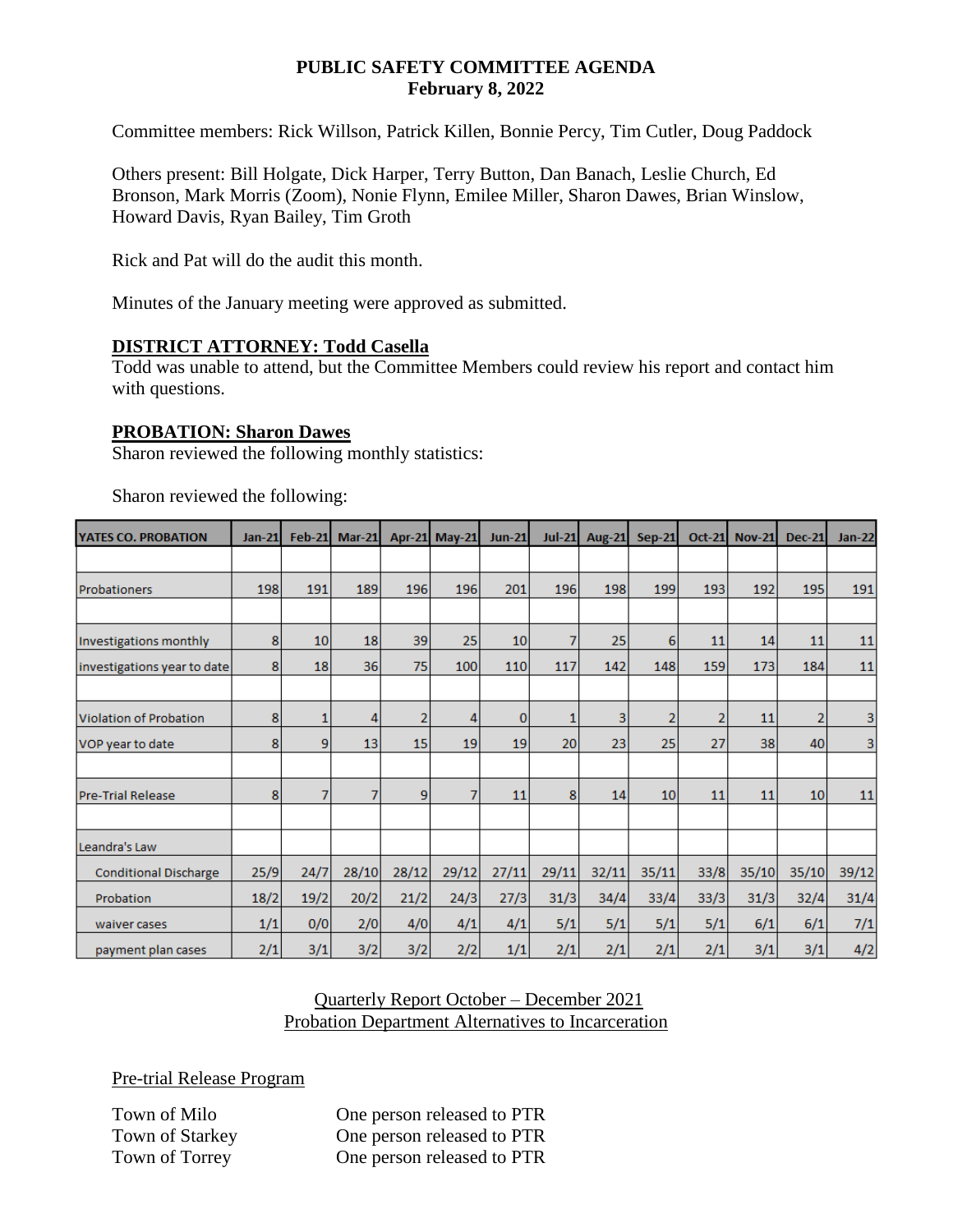Summary: Eleven individuals were supervised by the Pre-trial Release program at the end of the quarter. There were three individuals that successfully completed their PTR during his quarter. Two of those individuals plead guilty with one being sentenced to probation supervision, and one individual yet to be sentenced. The third individual had his charges dismissed.

## Community Service

Six people successfully completed their community service obligation this quarter. As of December 31, 2021 there were 24 active community service cases.

# **EMERGENCY MANAGEMENT: Brian Winslow**

Brian reported that they attended the following meetings: Public Safety, County Administrator, County Firemen's, EMS Advisory Department Coordinator, Fire Advisory, and Lake District Schuyler County.

Brian reported that they have attended several HAZMAT refreshers.

Brian reported that they continue to meet about the Radio Project, have received and distributed test kits & masks, Communication Project interviews, had weather conference calls, and Highway/OES bldg. committee meeting.

Brian reviewed the Emergency Responses he attended.

Brian reported that they have attended multiple Regional and Sate EMS meetings, submitted 1 CME Recertification to NYS BEMS, have worked with dispatch for improved Fire/EMS MCI response, and have completed the first module of NYS Code Enforcement Training.

Brian reviewed the following resolutions that would be needed. After discussion the Committee approved.

- Appoint Deputy Fire Coordinator (J. Santee)
- Appoint Members to the Yates County Fire Advisory Board
- Appoint Members to the Yates County EMS Advisory Board
- Award of Dedicated Service
- Accept FY2022 Emergency Management Performance Grant (EMPG) (OEM)

Rick stated that they need to focus on a solution to the Mental Health issue as much as they can. Nonie has reached out to George Roets to set up a meeting with a representative from the hospital to come present to the Legislature at the March Legislative Meeting.

### **SHERIFF: Howard Davis**

Howard reviewed the following resolutions that would be needed. After discussion the Committee approved.

- Cancel Res. 448-21 and Authorize Sheriff and Chairwoman To Sign Agreement With Village Drug for 2022-2023 Jail Pharmaceutical Services
- Set Date for Proposed Amendment to Local Law # 5-2011 To Establish Redemption Fees for Impounded Dogs
- Authorize Sheriff and Chairwoman to sign BI2 Technologies 2022-23 Maintenance Agreement
- Create and full Temporary Correction Officer position

Howard reviewed the monthly agency statistics for December 2021.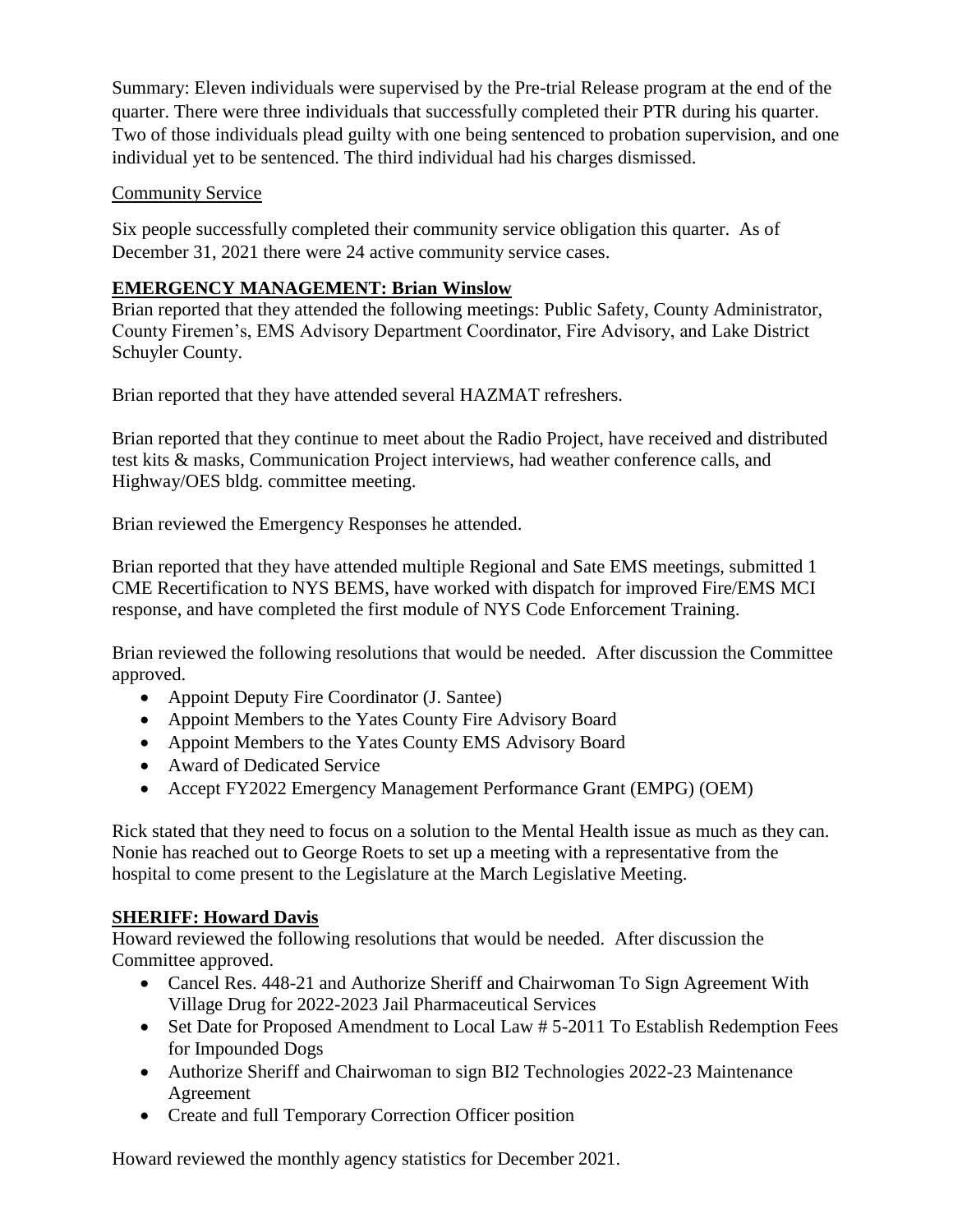Howard reviewed the Yates County Sheriff's Office Appropriations 2021. Howard reviewed the Jail Population report: County = 25, Federal = 11, 27 Males, 9 Females, 36 Total inmates (age 23-64). The total reached as high as 40 in January. The Dorm has generally been closed unless opened due to classification or separation of COVID issues.

Howard reported that the Sheriff suspended Visitation again due to COVID issues 1/10/2022 and reported various other Corrections related reports.

Howard reported that they are currently working with FLACRA for jail inmate behavioral health services, reentry, etc.

Howard reported that they are currently dealing with two jail assaults with local inmates with charges pending.

Howard reported that this is the last week they have two Sergeants attending supervisory school in Seneca County.

Howard reported that they are going to send 3 Correction Officers to attend the Basic CO Training 2/28/22.

Howard reported that there is one Corrections Officer retirement on March  $30<sup>th</sup>$ , one Corrections Officer out on Military Leave until May, and one Corrections Officer requesting FMLA due to child birth in March.

Howard reported that a Sargent has revised the Daily Activity Report of Officers and they are progressing.

Howard reported that they will have an additional Court Security Officer pending Civil Service eligibility, waiting for the test scores to come back.

Howard reported that they have appointed Alyssah Newell to Deputy Sheriff, she will go directly into the field training 12 week period and an FTO. Kyle Cratsley, currently a Correction Officer will commence his 28-week police academy training at FLLEA on Feb 7.

Howard reported that the date has been set for negotiations with C82 units #086 and #9011 to address Article 23 of CBA's for drug testing policy.

Howard reported that Covanta Drug Disposal has changed policy and Monroe County Sheriff's Office is the new license holder. They have discussed possibly working together for Take Back disposal.

Howard reported that there were three patrol car collisions with deer, snowplows, etc.

Howard reported that De-Escalation Training for County Personnel is completed. The Committee members and other Legislators commended those who put the training together and into action.

Howard provided the Alternate PSAP Building Update. I.T. has made progress in the communications conductivity and it is getting closer to being operational.

Doug reported that for the Alternate PSAP there was a design for an on-site wastewater disposal system that included an absorption field that needed to have gravel drawn in. There had to be some design changes after laying out the terrain. A curtain drain needed to be added and the pump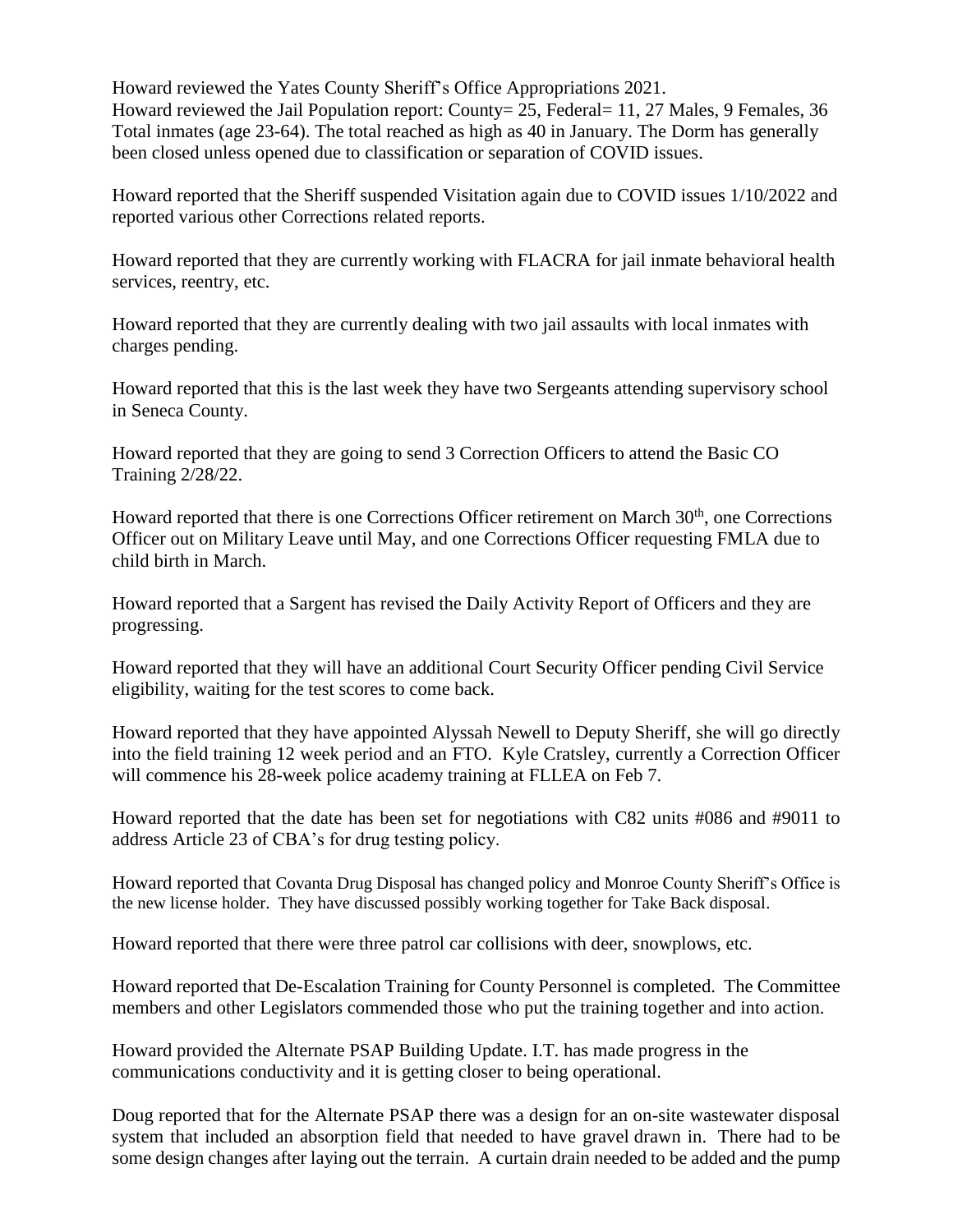tank location needed to change. Doug reported that Dan Long is willing to make the design changes on the drawings and Colby Peterson from Soil & Water is comfortable with the design, but it is going to cost an extra approximately \$2,000 in materials to execute these changes. The original materials estimate was about \$9000. The cost estimate does not include labor that would be supplied by Highway. These changes will make the PSAP self-contained. Doug asked the Committee's opinion on this. The committee had no objections.

Howard reported that the Sheriff has been participating in Committee discussions.

Howard reported that they continue to advocate Januarys request for a new Communications Shop to be located at the Sherman Tower Site location as best efficiency and effectiveness of the mission, and that it be part of the Communication's Project. They should discuss permission to seek RFP's. Additionally, they have OGS pricing on the 911 PSAP computer CAD positions to Zetron Max as described in the previous memo \$242,628. Six positions in the primary PSAP and two positions in the Alternate PSAP. They are hoping to pursue grant funding.

Doug reported that the Zetron consoles were specifically excised from the Communications Project when they went out for RFP's for the consultant. He is not personally opposed to going forward with this if they get grant funding, but it was intentionally removed from the project for funding purposes. This really should be handled by the Ad Hoc Communications Committee.

Doug reported that Wednesday is the last day for the Native American letters to be received. If they receive something they can respond to it, but that ends the SEQR process. The frequency interference on the Ovid tower is minimized. They may very well be able to use the Ovid tower as part of the Communications Project. They do need to replace the tower at Sherman Hill, South Hill tower, and possibly the Bluff Point tower may need to be extended. Doug reported that they will need to discuss the RFP's in Executive Session.

Howard reported that he isn't aware of a specific grant for this. The county did not set money aside for this, so they would need grant funding to pay for it.

It was the consensus of the Committee that the Sheriff should be able to make his pitch and give his reasoning.

Howard reported that the Sheriff is doing a Slow Moving Vehicle workshop as requested by the Mennonite Community open to public for Feb 15, 2022 at 7 p.m. Benton Firehouse. Tom Eskildsen, of Soil &Water, will address manure gas safety.

### **COMMUNICATIONS PROJECT: Doug Paddock**

Doug reported that the County's environmental attorney (Bob Tyson) will be working with C & S Engineers and County personnel to file the necessary documents relative to the negative declaration stated in Resolution #491-21.

Doug reported that the bids for civil work were received February 2nd. C & S Engineers are reviewing them and may have a recommendation available for the PS Committee meeting.

Doug reviewed the following resolutions that would be needed. After discussion the Committee approved.

- Amend Resolution No. 8-22
- Accept Bid for Tower Site Construction

Mr. Killen moved to enter executive session to discuss: